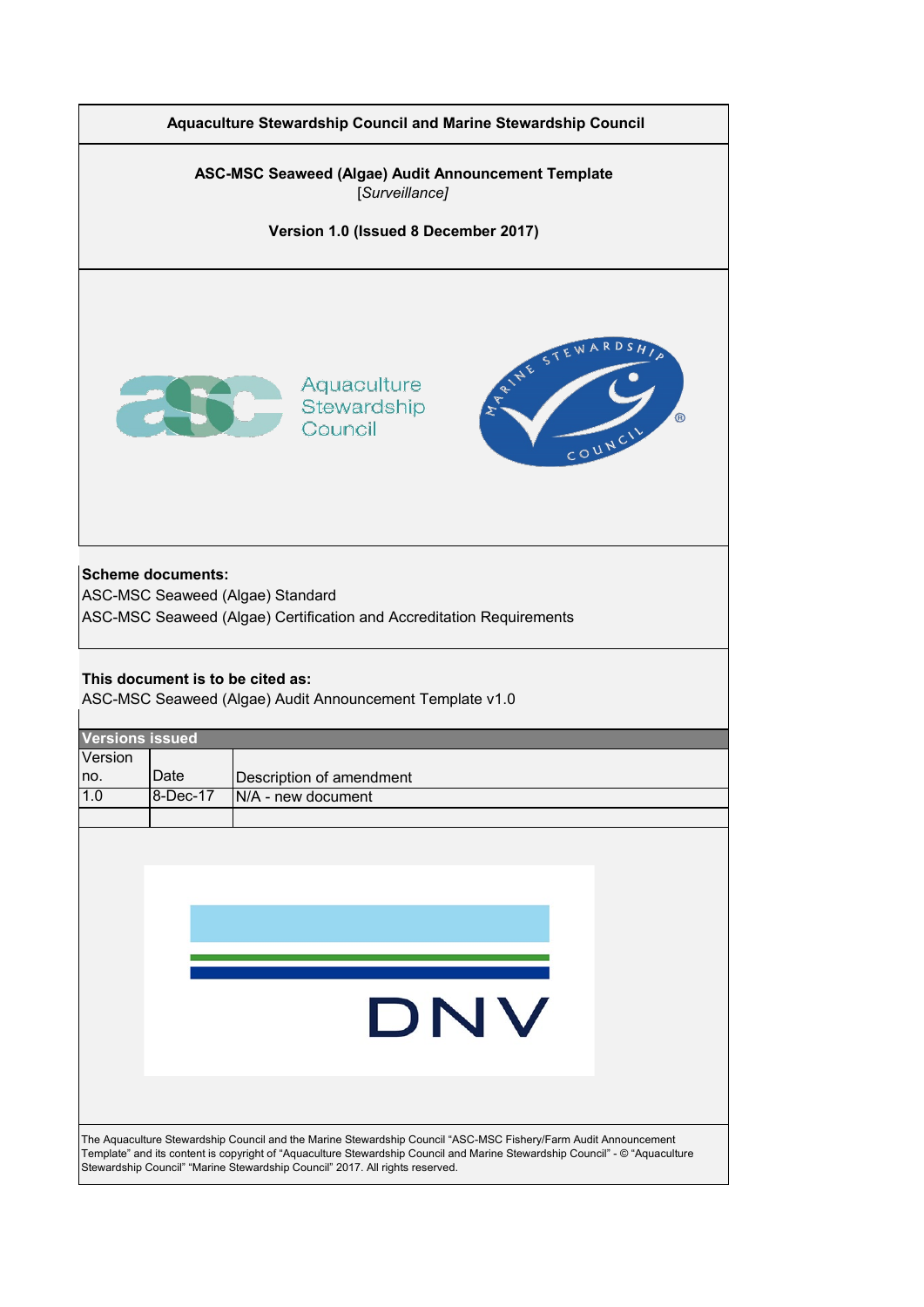#### **Instructions for using the ASC-MSC Seaweed (Algae) Audit Announcement Template**

This temolate details the information required from conformly assessment bodies (CABs) when formally anouncino the entry of a production unit into assessment re-assessment or survelliance, which will be published on the AS

- 
- 

#### **Corporate branding**

The production unit Audit Announcement Template may be formatted to comply with the CAB corporate leastly. It is the structure and content of the template sections below that must be followed.<br>- A company header used throu

- 
- 
-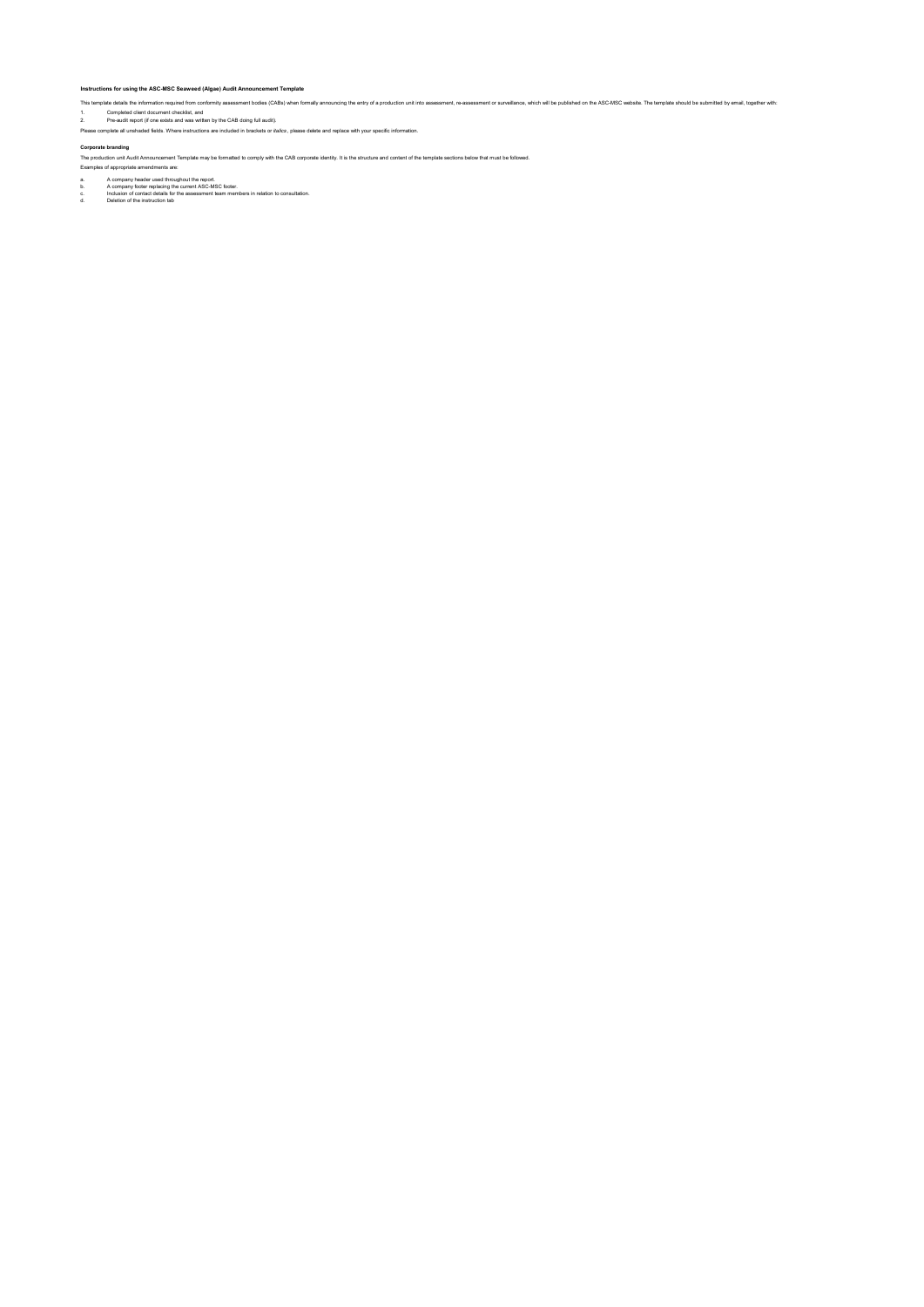# **Production unit details**

| Name of the production unit                                     | Gijang Sustainable Seaweed Network 기장 지속가능 해조류 네트워크                                                                                                                                                                                                                                                                                                                                                                                                                                                                                                                                                                                                                                                                                                                                                                                                                                                                                                                                                                                                                                                                                                                                                                                                                                                                                                                                                                                                                                                                                                                                                                                                                                                                                                                                                                                                                                                                                                                                                                                                                                                                                                                                                                                                                                                                                                                                                                                                                                                                                                                                                                                                                                                                                                                                                                                                                                                                                                                                                                                                                      |  |
|-----------------------------------------------------------------|--------------------------------------------------------------------------------------------------------------------------------------------------------------------------------------------------------------------------------------------------------------------------------------------------------------------------------------------------------------------------------------------------------------------------------------------------------------------------------------------------------------------------------------------------------------------------------------------------------------------------------------------------------------------------------------------------------------------------------------------------------------------------------------------------------------------------------------------------------------------------------------------------------------------------------------------------------------------------------------------------------------------------------------------------------------------------------------------------------------------------------------------------------------------------------------------------------------------------------------------------------------------------------------------------------------------------------------------------------------------------------------------------------------------------------------------------------------------------------------------------------------------------------------------------------------------------------------------------------------------------------------------------------------------------------------------------------------------------------------------------------------------------------------------------------------------------------------------------------------------------------------------------------------------------------------------------------------------------------------------------------------------------------------------------------------------------------------------------------------------------------------------------------------------------------------------------------------------------------------------------------------------------------------------------------------------------------------------------------------------------------------------------------------------------------------------------------------------------------------------------------------------------------------------------------------------------------------------------------------------------------------------------------------------------------------------------------------------------------------------------------------------------------------------------------------------------------------------------------------------------------------------------------------------------------------------------------------------------------------------------------------------------------------------------------------------------|--|
| <b>Target species common</b><br>name/s                          | Wakame 미역 - 와카메                                                                                                                                                                                                                                                                                                                                                                                                                                                                                                                                                                                                                                                                                                                                                                                                                                                                                                                                                                                                                                                                                                                                                                                                                                                                                                                                                                                                                                                                                                                                                                                                                                                                                                                                                                                                                                                                                                                                                                                                                                                                                                                                                                                                                                                                                                                                                                                                                                                                                                                                                                                                                                                                                                                                                                                                                                                                                                                                                                                                                                                          |  |
| <b>Species Latin name</b>                                       | Undaria pinnatifida                                                                                                                                                                                                                                                                                                                                                                                                                                                                                                                                                                                                                                                                                                                                                                                                                                                                                                                                                                                                                                                                                                                                                                                                                                                                                                                                                                                                                                                                                                                                                                                                                                                                                                                                                                                                                                                                                                                                                                                                                                                                                                                                                                                                                                                                                                                                                                                                                                                                                                                                                                                                                                                                                                                                                                                                                                                                                                                                                                                                                                                      |  |
| <b>Production system</b>                                        | Off-shore aquaculture / Supply of seed from wild stocks NOT required or negligible / Floating Rope Method.<br>근해 양식 / 야생 자원 종자 공급이 필요하지 않거나 무시할 수 있음 / 플로팅 로프 방식.                                                                                                                                                                                                                                                                                                                                                                                                                                                                                                                                                                                                                                                                                                                                                                                                                                                                                                                                                                                                                                                                                                                                                                                                                                                                                                                                                                                                                                                                                                                                                                                                                                                                                                                                                                                                                                                                                                                                                                                                                                                                                                                                                                                                                                                                                                                                                                                                                                                                                                                                                                                                                                                                                                                                                                                                                                                                                                        |  |
| Location of the production<br>unit                              | Office: Gijang Sustainable Seaweed Network : 30-16, Sinpyeong-gil, Ilgwang-myeon, Gijang-gun, Busan,<br>Republic of Korea 기장지속가능해조류네트워크 : 대한민국 부산광역시 기장군 일광면 신평길 30-16                                                                                                                                                                                                                                                                                                                                                                                                                                                                                                                                                                                                                                                                                                                                                                                                                                                                                                                                                                                                                                                                                                                                                                                                                                                                                                                                                                                                                                                                                                                                                                                                                                                                                                                                                                                                                                                                                                                                                                                                                                                                                                                                                                                                                                                                                                                                                                                                                                                                                                                                                                                                                                                                                                                                                                                                                                                                                                   |  |
|                                                                 | Farm<br>- Mr. Yeongtae Kim (Address : 585-1, Gijanghaean-ro, Gijang-eup, Gijang-gun, Busan, Republic of Korea) /<br>Gijang County - Aquafarming License No#193 (previously #123) / Farm Size 100,000m2 / Location of the site :<br>Daebyeon-ri, Gijang-eup, Gijang-gun, Busan, Republic of Korea<br>김영태 (부산광역시 기장군 기장읍 기장해안로 585-1) / 기장군 양식면허 #193호 (이전 #123) / 100,000m2 부산시<br>기장군 기장읍 대변리                                                                                                                                                                                                                                                                                                                                                                                                                                                                                                                                                                                                                                                                                                                                                                                                                                                                                                                                                                                                                                                                                                                                                                                                                                                                                                                                                                                                                                                                                                                                                                                                                                                                                                                                                                                                                                                                                                                                                                                                                                                                                                                                                                                                                                                                                                                                                                                                                                                                                                                                                                                                                                                                            |  |
| <b>Stock Region</b>                                             | N/A<br>해당 없음                                                                                                                                                                                                                                                                                                                                                                                                                                                                                                                                                                                                                                                                                                                                                                                                                                                                                                                                                                                                                                                                                                                                                                                                                                                                                                                                                                                                                                                                                                                                                                                                                                                                                                                                                                                                                                                                                                                                                                                                                                                                                                                                                                                                                                                                                                                                                                                                                                                                                                                                                                                                                                                                                                                                                                                                                                                                                                                                                                                                                                                             |  |
| <b>Receiving water body</b>                                     | Gijang County Coast of the East Sea from South Korea EEZ. 대한민국EEZ, 동해 기장군 인접해역                                                                                                                                                                                                                                                                                                                                                                                                                                                                                                                                                                                                                                                                                                                                                                                                                                                                                                                                                                                                                                                                                                                                                                                                                                                                                                                                                                                                                                                                                                                                                                                                                                                                                                                                                                                                                                                                                                                                                                                                                                                                                                                                                                                                                                                                                                                                                                                                                                                                                                                                                                                                                                                                                                                                                                                                                                                                                                                                                                                           |  |
| <b>Clients part of the</b><br>production unit                   | Mr. Min Soo, Kim (Chairman of Gijang Sustainable Seaweed Network)<br>김민수 대표(기장 지속가능 해조류 네트워크 대표)                                                                                                                                                                                                                                                                                                                                                                                                                                                                                                                                                                                                                                                                                                                                                                                                                                                                                                                                                                                                                                                                                                                                                                                                                                                                                                                                                                                                                                                                                                                                                                                                                                                                                                                                                                                                                                                                                                                                                                                                                                                                                                                                                                                                                                                                                                                                                                                                                                                                                                                                                                                                                                                                                                                                                                                                                                                                                                                                                                         |  |
| <b>Facilities</b>                                               | Sea : Aquaculture equipment, rope, anchor, float, boat.<br>해양 : 양식 기자재, 로프, 무게추, 부자, 운송선.                                                                                                                                                                                                                                                                                                                                                                                                                                                                                                                                                                                                                                                                                                                                                                                                                                                                                                                                                                                                                                                                                                                                                                                                                                                                                                                                                                                                                                                                                                                                                                                                                                                                                                                                                                                                                                                                                                                                                                                                                                                                                                                                                                                                                                                                                                                                                                                                                                                                                                                                                                                                                                                                                                                                                                                                                                                                                                                                                                                |  |
| Unit of Certification (if<br>different)                         | N/A<br>해당 없음                                                                                                                                                                                                                                                                                                                                                                                                                                                                                                                                                                                                                                                                                                                                                                                                                                                                                                                                                                                                                                                                                                                                                                                                                                                                                                                                                                                                                                                                                                                                                                                                                                                                                                                                                                                                                                                                                                                                                                                                                                                                                                                                                                                                                                                                                                                                                                                                                                                                                                                                                                                                                                                                                                                                                                                                                                                                                                                                                                                                                                                             |  |
| Harvest season                                                  | Feb to April. 2월 부터 4월까지                                                                                                                                                                                                                                                                                                                                                                                                                                                                                                                                                                                                                                                                                                                                                                                                                                                                                                                                                                                                                                                                                                                                                                                                                                                                                                                                                                                                                                                                                                                                                                                                                                                                                                                                                                                                                                                                                                                                                                                                                                                                                                                                                                                                                                                                                                                                                                                                                                                                                                                                                                                                                                                                                                                                                                                                                                                                                                                                                                                                                                                 |  |
| <b>Management system</b>                                        | Two levels of the government controls are applied. One from the central government, another from local government. The Ministry of Maritime<br>Affairs and Fisheries (MMAF), being the central authority, and local governments in the provincial, or city level administer fisheries<br>conservation, management and development. The Korean Government has introduced a fishermen-oriented co-management system for<br>more effective implementation of responsible fisheries. Under this system, an organization of fishermen, such as a fishery corporation or a<br>group of fishermen in villages set up self-regulation according to the fishery-related laws and regulations with endorsement of the local<br>government.<br>The Fisheries Act requires any person who intends to cultivate seaweeds, shellfish or other marine animals (by demarcating specified waters<br>and utilizing the bed of the waters or providing other facilities under water) to obtain a license from the local government. Other categories of<br>cultivating fisheries include mixed cultivating fisheries, cooperative cultivating fisheries and village cultivating fisheries. Any license should be<br>issued within the limits of the fishing ground utilization and development plan. According to the Act, MMAF shall determine, inter alia, the<br>water depth of the fishing grounds (exclusive of water depths of cooperative and village cultivating fisheries, which are to be determined by<br>Presidential Decree), limits of fishing zones and distances between fishing grounds, methods of fishing ground equipment, cultivation,<br>catching or gathering, and matters concerning cultivated products. The Act prescribes the order of priority for the issuance of licenses,<br>specifies the grounds for refusal and revocation of licenses, and stipulates that licenses may be subject to restrictions or conditions if<br>necessary, inter alia, for the breeding and protection of fishery resources or any other public interest. Licenses are generally valid for a period<br>of ten years. The farm is managed by local farmer with aquafarming license issued by local government.<br>2개 단계의 정부 통제가 이루어짐. 중앙 정부와 지방정부로 나누어짐. 중앙정부인 해양수산부와 지방 정부 수준에서 수산물의 보전. 관리.<br>개발에 관여하고 있다. 또한 한국정부는 어업인 중심의 공동 관리 시스템을 도입하여, 책임있는 어업의 효과적인 실행을 추구하고 있다. 이<br>시스템에서는 어민 조직, 즉 수산업 협동조합 또는 마을의 어촌계 등을 통해 수산업 관련 법률 및 지역정부의 규제 법안 등을 자체 준수하도록<br>노력하고 있다.<br>수산업법에 따라 해조류, 갑각류 또는 기타 해양 동물 (특정 수역의 경계를 정하고 수역을 활용하거나 수중에 다른 시설을 제공함)을<br>경작하고자하는 사람에게 지방 정부의 면허를 취득하도록 요구된다. 다른 종류의 수산 양식에는 복합 양식 어업, 협동 양식 어업 및 마을 양식<br>어업이 포함된다. 모든 면허는 어장 이용 및 개발 계획의 한계 내에서 발행되어야한다. 국가법률에 따라, 해양 수산부는 그 중에서도 어장 수심<br>'대통령령으로 정하는 협동 조합 및 마을 경작 어업의 수심을 제외한), 어장의 한계 및 각 어장 간의 거리, 어업장비, 양식. 어획 또는 포집 그리고<br>양식 수산물 관련 사항을 결정한다. 이 법은 면허발급 우선순위 순서를 정하고, 면허거부 및 폐지의 근거를 명시하며, 면허는 수산자원이나 기타<br>공공의 이익을 위하여 필요한 경우 기간 동안 제한이나 조건의 대상이 될 수 있다고 규정하고 있다. 면허증은 일반적으로 10년 동안 유효하다.<br>양식장은 지역 정부에서 발행한 양식면허를 보유하고 있는 개인 양식업자들에 의해 관리된다. 양식 면허를 보유하고 있는 양식업자만이 협의체<br>기구에 참여 가능하다. |  |
| <b>Seaweed category</b>                                         | Category Bii, seaweed cultivation at sea (Supply of seed from wild stocks NOT required or negligible). 바다양식 :<br>인공 채묘, 야생 자원 필요하지 않거나 무시할만한 수준                                                                                                                                                                                                                                                                                                                                                                                                                                                                                                                                                                                                                                                                                                                                                                                                                                                                                                                                                                                                                                                                                                                                                                                                                                                                                                                                                                                                                                                                                                                                                                                                                                                                                                                                                                                                                                                                                                                                                                                                                                                                                                                                                                                                                                                                                                                                                                                                                                                                                                                                                                                                                                                                                                                                                                                                                                                                                                                          |  |
| <b>Statement that the</b><br>production unit is within<br>scope | A clear statement from the CAB that the fishery entering assessment meets the scope requirements in Section 2<br>of the Seaweed Standard.<br>Harvesting or farming activities are only eligible for certification if the target species is a seaweed.<br>Target species is Wakame which is seaweed 대상 어종은 미역인 미역<br>Scope of this assessment is production from aquaculture system. 심사의 범위는 양식 시스템의 생산에 해당됨.<br>The Standard applies to seaweed production units only. Other production units in scope for assessment under the<br>existing ASC or MSC standards are in no way affected by the Seaweed Standard.<br>The audit applies only the production of seaweeds. 심사는 해조류 생산에 적용됨.<br>Production of Wakame in the area has been in operation for more than 40 years 해당 지역의 해조류 양식은 40년<br>이상의 운영 역사를 가지고 있음.<br>This is a surveillance 2 audit. Unit of Certification do not use mutagenic, carcinogenic or teratogenic pesticides, or<br>any other chemicals that persist as toxins in the marine environment or on the farm or farmed seaweeds.                                                                                                                                                                                                                                                                                                                                                                                                                                                                                                                                                                                                                                                                                                                                                                                                                                                                                                                                                                                                                                                                                                                                                                                                                                                                                                                                                                                                                                                                                                                                                                                                                                                                                                                                                                                                                                                                                                                                                                                                                   |  |
| <b>Production unit operators</b>                                | Mr. Yeongtae, Kim has 1 farms and 1 vessel for transportation.                                                                                                                                                                                                                                                                                                                                                                                                                                                                                                                                                                                                                                                                                                                                                                                                                                                                                                                                                                                                                                                                                                                                                                                                                                                                                                                                                                                                                                                                                                                                                                                                                                                                                                                                                                                                                                                                                                                                                                                                                                                                                                                                                                                                                                                                                                                                                                                                                                                                                                                                                                                                                                                                                                                                                                                                                                                                                                                                                                                                           |  |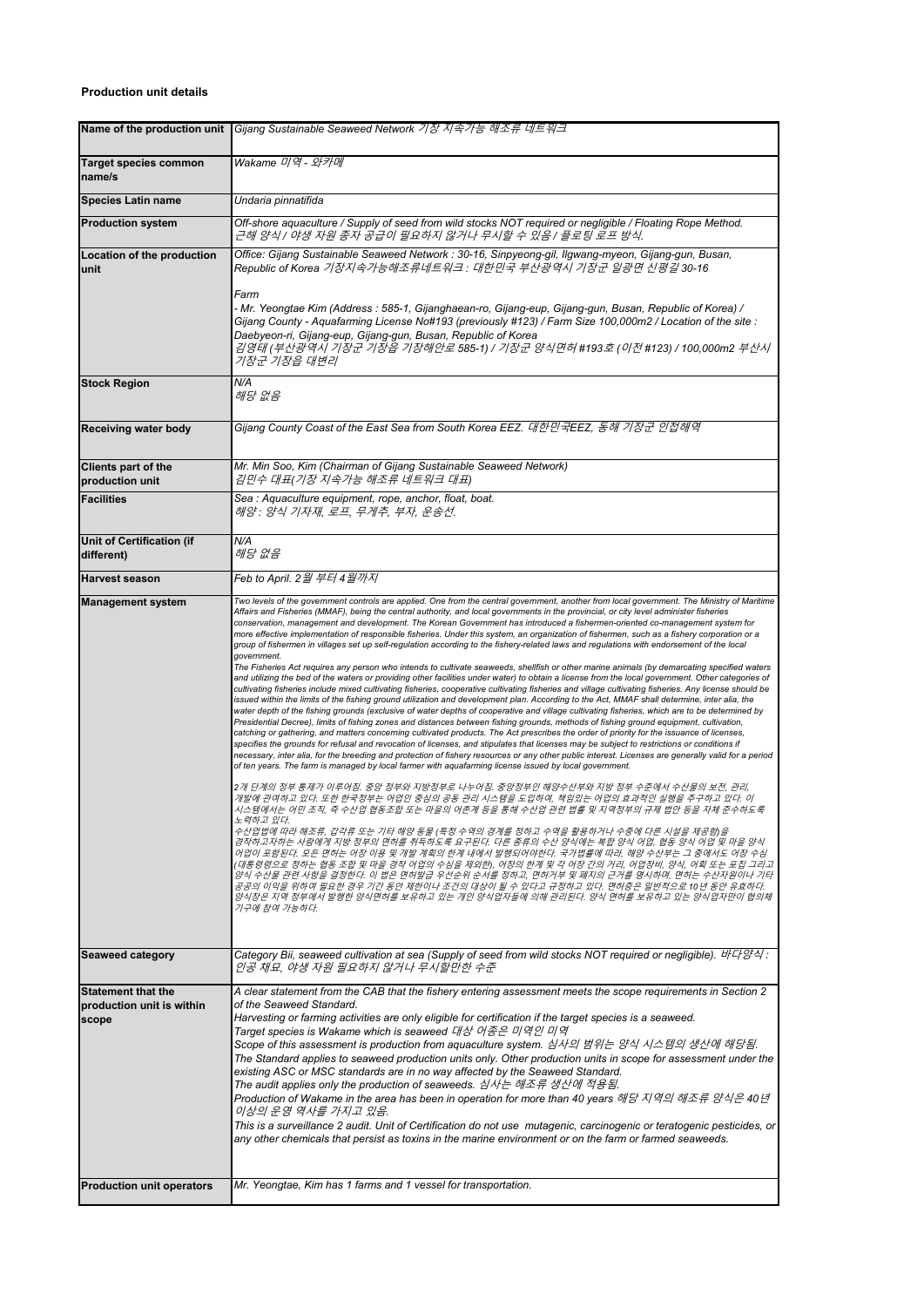| <b>Information to identify Micro</b><br>family business                                                                                                       | Recognition of Micro Family business is not applicable.<br>소규모 가족 비즈니스에 해당되지 않음.                                                                                                                                                                                                                                                                                                                                                                                                                                                                                                              |  |  |
|---------------------------------------------------------------------------------------------------------------------------------------------------------------|-----------------------------------------------------------------------------------------------------------------------------------------------------------------------------------------------------------------------------------------------------------------------------------------------------------------------------------------------------------------------------------------------------------------------------------------------------------------------------------------------------------------------------------------------------------------------------------------------|--|--|
| Harvest/production data                                                                                                                                       | Total harvest/production 2021: 161 MT.                                                                                                                                                                                                                                                                                                                                                                                                                                                                                                                                                        |  |  |
| <b>History of the Production</b><br>lunit                                                                                                                     | GijangMulsan Co. Ltd. was established in 1993. It is a seaweed-finished product manufacturing plant and has<br>washing, heating, drying, cutting, and packaging in its process. GijangMulsan Co. Ltd. purchase Wakame directly<br>from local farmers who have legal licenses for seaweed aguafarming operation. GijangMulsan Co Ltd supported<br>the establishment of the "Gijang Sustainable Seaweed Network". This seaweed farmers association have 1<br>farmer which produce Wakame. Another farmer JAEHONG JUNG's Farm decided to drop from certification this<br>year (Refer to Form 5). |  |  |
| Other production unit in the<br>larea                                                                                                                         | Other production units in the area are seaweed aquafarms mainly producing Wakame and kelp.<br>지역의 다른 생산단위들은 해조류 양식장임. 주로 미역과 다시마를 생산하고 있음.                                                                                                                                                                                                                                                                                                                                                                                                                                                    |  |  |
| <b>Main commercial market</b>                                                                                                                                 | Korea domestic buyers as well as overseas buyers<br>대한민국 국내 시장 및 해외 수출 시장                                                                                                                                                                                                                                                                                                                                                                                                                                                                                                                     |  |  |
| Any other information the<br><b>CAB wishes to provide</b><br>(including any specific<br>issues within the production<br>unit that need to be<br>highlighted). | N/A<br>해당 없음                                                                                                                                                                                                                                                                                                                                                                                                                                                                                                                                                                                  |  |  |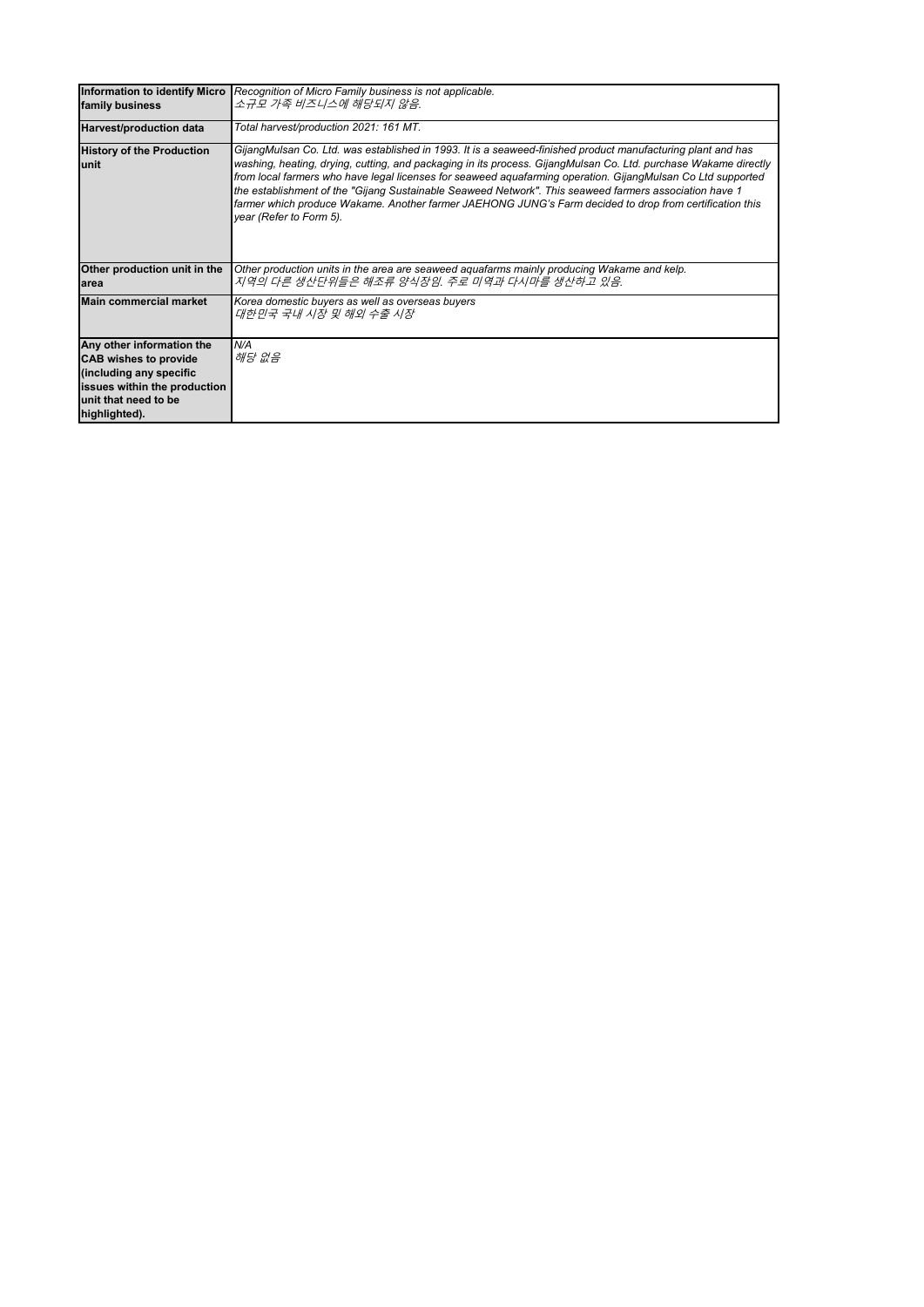# **Audit details**

| <b>Conformity Assessment Body DNV Business Assurance</b> |                                                                                                                                                                                                                                                                                                                                                                                                                                                                                                                                                                                                                                          |  |  |
|----------------------------------------------------------|------------------------------------------------------------------------------------------------------------------------------------------------------------------------------------------------------------------------------------------------------------------------------------------------------------------------------------------------------------------------------------------------------------------------------------------------------------------------------------------------------------------------------------------------------------------------------------------------------------------------------------------|--|--|
| (CAB)                                                    |                                                                                                                                                                                                                                                                                                                                                                                                                                                                                                                                                                                                                                          |  |  |
|                                                          | Team Leader: Che King Lee 처킹 리                                                                                                                                                                                                                                                                                                                                                                                                                                                                                                                                                                                                           |  |  |
|                                                          | Name of first point of contact for the assessment (if different to the assessment team leader).<br>Hee Jin Lee                                                                                                                                                                                                                                                                                                                                                                                                                                                                                                                           |  |  |
|                                                          | Email address: Hee.Jin.Lee@dnv.com                                                                                                                                                                                                                                                                                                                                                                                                                                                                                                                                                                                                       |  |  |
|                                                          | Phone Number: +8227248405                                                                                                                                                                                                                                                                                                                                                                                                                                                                                                                                                                                                                |  |  |
|                                                          | Mailing address: 18F, Kyobo Bldg., 1, Jongno, Jongro-gu, Seoul, 03154 Republic of Korea<br>대한민국 서울특별시 종로구 종로 1, 교보빌딩 18층 우편번호 03154                                                                                                                                                                                                                                                                                                                                                                                                                                                                                                      |  |  |
| <b>Client</b>                                            | Name of company: Gijang Sustainable Seaweed Network                                                                                                                                                                                                                                                                                                                                                                                                                                                                                                                                                                                      |  |  |
|                                                          | Name of first point of contact for the assessment (if different to the assessment team leader).<br>Mr. Gyeong Yong Lee                                                                                                                                                                                                                                                                                                                                                                                                                                                                                                                   |  |  |
|                                                          | Position in the client organisation: General Manager                                                                                                                                                                                                                                                                                                                                                                                                                                                                                                                                                                                     |  |  |
|                                                          | Email address: kyc4403@daum.net                                                                                                                                                                                                                                                                                                                                                                                                                                                                                                                                                                                                          |  |  |
|                                                          | Phone Number: +82517230707                                                                                                                                                                                                                                                                                                                                                                                                                                                                                                                                                                                                               |  |  |
|                                                          | Mailing address: 30-16, Sinpyeong-gil, Ilgwang-myeon, Gijang-gun, Busan, Republic of Korea                                                                                                                                                                                                                                                                                                                                                                                                                                                                                                                                               |  |  |
| Type of audit                                            | Surveillance II.                                                                                                                                                                                                                                                                                                                                                                                                                                                                                                                                                                                                                         |  |  |
| <b>Estimated length of the audit</b><br>and timeline     | Site visit 현장 심사: 21-24 June 2022 (3.5 days)<br>Public comment draft report 심사 보고서 초안 일반 공개: 15 July 2022.<br>Final Report 최종 보고서: 15 Aug 2022.<br>Public Certification Report 최종 보고서: 1 Sept 2022.                                                                                                                                                                                                                                                                                                                                                                                                                                      |  |  |
| Team Leader                                              | Che King Lee has more than 30 years of aquafarming experience and he has worked in relevant<br>industries such as consultancy, feed manufacturing, seafood processing, etc.<br>He has completed ASC-MSC Seaweed auditor courses, Bivalve, Salmon, Shrimp and Tilapia.<br>He is a qualified food safety and ASC, ASC CoC Auditor. CK Lee is responsible for environment<br>assessment for this surveillance audit and he has no conflicts of interest in relation to the production<br>unit under assessment.                                                                                                                             |  |  |
| <b>Proposed assessors</b>                                | N/A. No assessor for social principal for Surveillance II.                                                                                                                                                                                                                                                                                                                                                                                                                                                                                                                                                                               |  |  |
| <b>Site visit Date</b>                                   | June 21 to 24, 2022. (3.5 Days).                                                                                                                                                                                                                                                                                                                                                                                                                                                                                                                                                                                                         |  |  |
| Location and date of site visit                          | The site visit include visits to both production sites and management locations as necessary to review<br>the impacts and management of the production unit.<br>Gijang Mulsan Co., Ltd.: 30-16, Sinpyeong-gil, Ilgwang-myeon, Gijang-gun, Busan, Republic of Korea<br>- Aquaculture license number #193 (previously #123), farmer Mr. Yeongtae Kim: Daebyeon-ri, Gijang-<br>eup, Gijang-gun, Busan, Republic of Korea                                                                                                                                                                                                                    |  |  |
| <b>Stakeholders</b>                                      | Local government officer, Seaweed Researcher, Professor in University, Neighbor, NGO are the main<br>stakeholders.                                                                                                                                                                                                                                                                                                                                                                                                                                                                                                                       |  |  |
| <b>Risk Based Framework</b>                              | RBF will not be used. <i>적용제외</i>                                                                                                                                                                                                                                                                                                                                                                                                                                                                                                                                                                                                        |  |  |
| <b>RBF</b> meeting                                       | NA 해당없음                                                                                                                                                                                                                                                                                                                                                                                                                                                                                                                                                                                                                                  |  |  |
| PI that RBF is to be applied to                          | NA 해당없음                                                                                                                                                                                                                                                                                                                                                                                                                                                                                                                                                                                                                                  |  |  |
| Justification for use                                    | NA 해당없음                                                                                                                                                                                                                                                                                                                                                                                                                                                                                                                                                                                                                                  |  |  |
| <b>Invitation for stakeholders</b>                       | "A key purpose of the site visit is to collect information and speak to stakeholders with an interest in<br>the production unit. For those parts of the assessment involving the Risk-Based Framework (RBF) we<br>will be using a stakeholder-driven, qualitative and semi-quantitative analysis during the site visit. To<br>achieve a robust outcome from this consultative approach, we rely heavily on participation of a broad<br>range of stakeholders with a balance of knowledge of the production unit. We encourage any<br>stakeholders with experience or knowledge of the production unit to participate in these meetings." |  |  |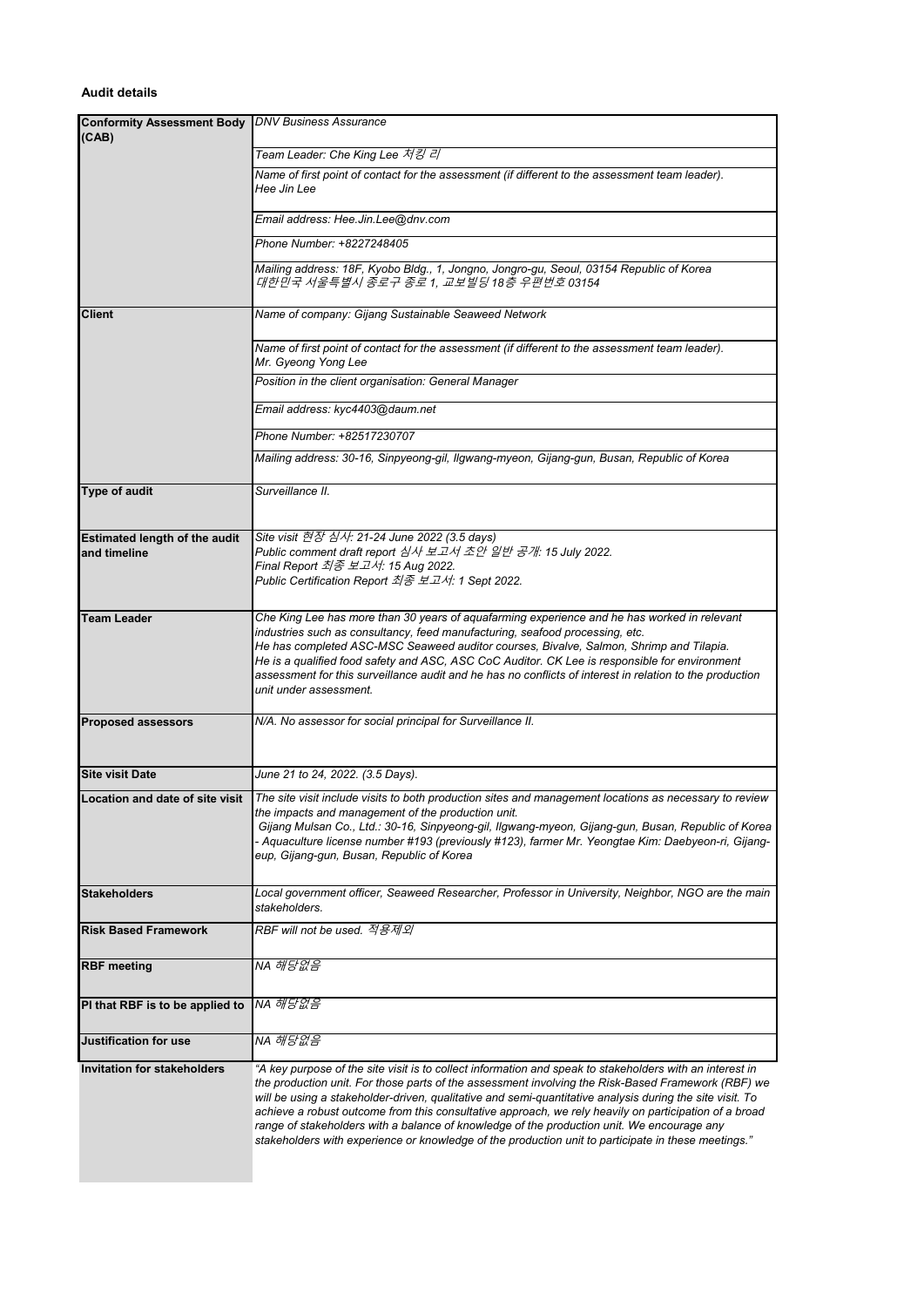**Stakeholders that do not wish or are not able to be interviewed at the site visit may send written information to the team. [CAR, 17.6.6.1]**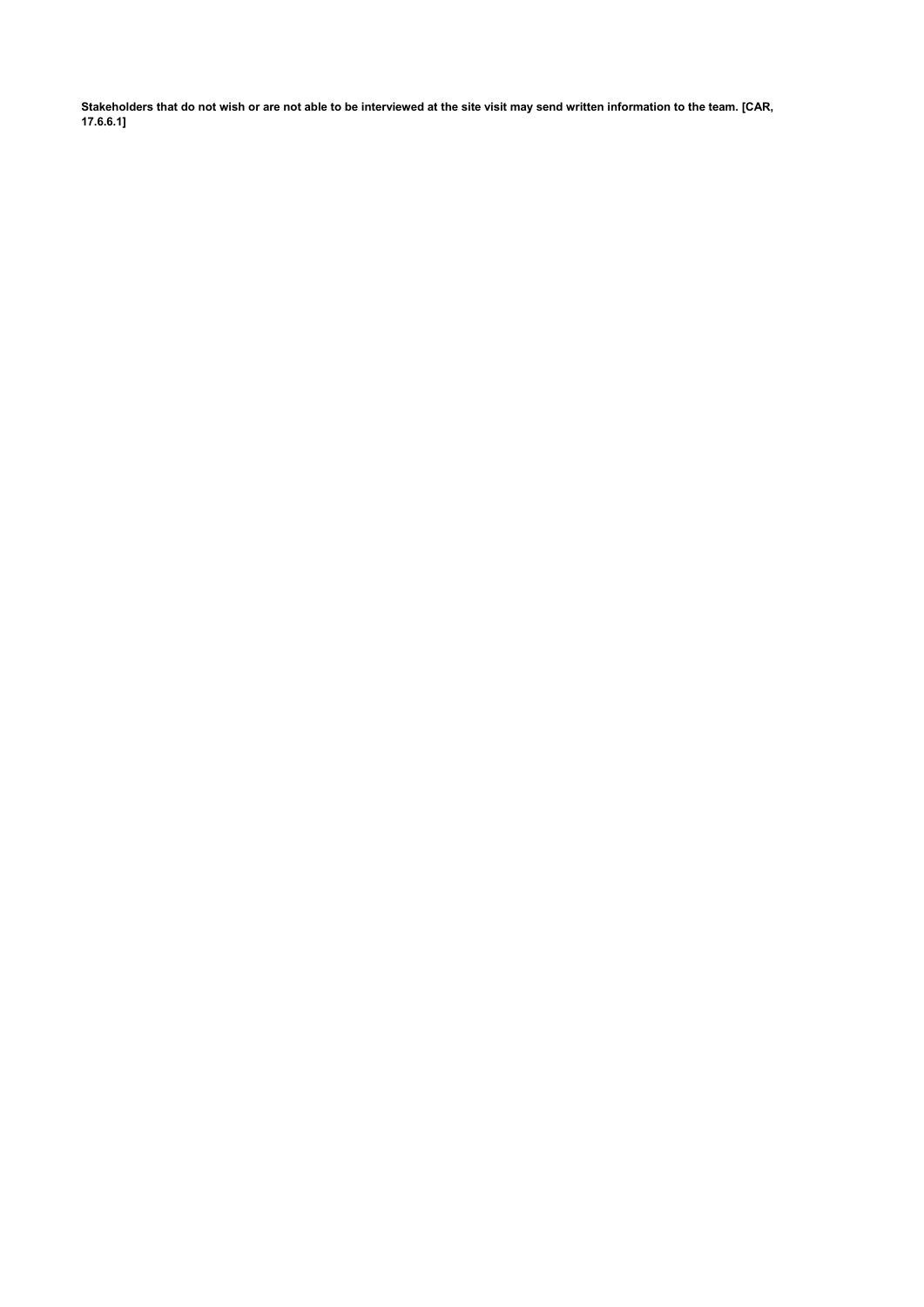# **Chain of Custody information**

l,

| Identify if the following risks are currently or<br>potentially applicable                                                                                                                                                                                                        | Description of risk factor if present.                                                                                                                                                                                                                                                                                            | Describe any traceability, segregation, or other<br>systems in place to manage the risk.                                                                                                                                                                                                                              |
|-----------------------------------------------------------------------------------------------------------------------------------------------------------------------------------------------------------------------------------------------------------------------------------|-----------------------------------------------------------------------------------------------------------------------------------------------------------------------------------------------------------------------------------------------------------------------------------------------------------------------------------|-----------------------------------------------------------------------------------------------------------------------------------------------------------------------------------------------------------------------------------------------------------------------------------------------------------------------|
| a. The possibility of mixing or substitution of<br>certified and non-certified product, including<br>product of the same or similar appearance or<br>species, produced within the same UoA.                                                                                       | Low risk as the farmer in UoC only<br>produce the certified product in the<br>designated farm.<br>UoC의 농부는 지정된 농장에서만 인증된<br>제품을 생산하므로 위험이 낮습니다.                                                                                                                                                                                   | Farmer in UoC produce the certified seaweed in the<br>designated farm and the production volume are<br>recorded.                                                                                                                                                                                                      |
| b. The possibility of mixing or substitution of<br>certified and non-certified product, type of<br>production/harvest, including product of the same<br>or similar appearance or species,<br>present during production, harvest, transport,<br>storage, or processing activities. | Low risk as the farmer in UoC only<br>produce the certified product in the<br>designated farm.<br>UoC의 농부는 지정된 농장에서만 인증된<br>제품을 생산하므로 위험이 낮습니다.                                                                                                                                                                                   | Farmer in UoC produce the certified seaweed in the<br>designated farm and the production volume are<br>recorded                                                                                                                                                                                                       |
| c. The possibility of subcontractors being used to<br>handle, transport, store, or process<br>certified products.                                                                                                                                                                 | Low risk as subcontractor is not used.<br>하도급업체가 사용되지 않으므로<br>리스크가 낮음.                                                                                                                                                                                                                                                            | Handling and transportation of certified seaweed was<br>done by farmer.                                                                                                                                                                                                                                               |
| d. Any other opportunities where certified product<br>could potentially be mixed, substituted,<br>or mislabelled with non-certified product before the<br>point where product enters the<br>Chain of Custody.                                                                     | Low risk as the farms in UoC only<br>produce certified product in the<br>designated farm The harvested<br>products are transported by farmers to<br>the point where the product enters the<br>Chain of Custody (Processing factory).<br>평가 단위에 있는 양식장은 해당<br>양식장에서 인증품만을 생산하기 때문에<br>리스크가 낮음 수확품은 양식어민들이<br>CoC가 시작되는 가공공장으로 운송됨. | Harvested seaweed from the production units are<br>transported to the processing factory (Gijang Mulsan)<br>and enters the chain of custody.<br>Volume of certified seaweed is identified in the log and<br>trading records retained.<br>생산단위에서 수확된 해조류는 가공장(기장물산)으로<br>운송되고, CoC가 시작됨<br>인증 해조류의 양과 거래량은 일지에 작성 기록됨. |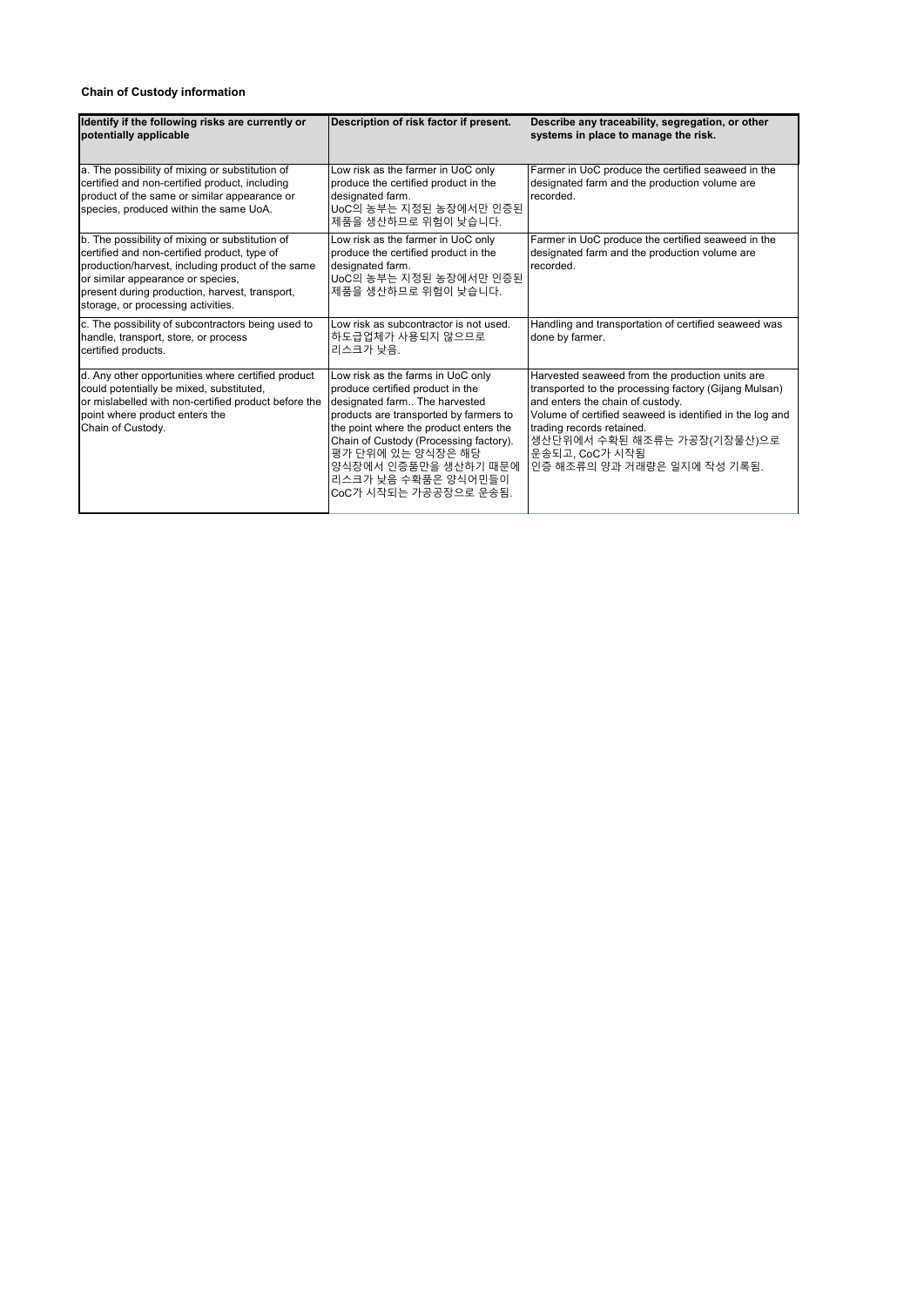# **Attach full CVs of assessment team**

# Lead Auditor: Che King LEE

Audit Experience: Auditing for ASC Shrimp, Tilapia, Seaweed and Abalone Standard, MSC CoC Default, Group and CFO, BAP Standard for Farm, Hatchery, Feed Mill and Processing Plant since 2016 till now. Done 72 Mandays audit in ASC farm including 15 Mandays in Seaweed. Other species Shrimp, Tilapia & Abalone. Done BAP audit 300 Mandays in Hatchery, Farm, Feed Mill and Processing Plant in several species. Working Experience: 1984 till 2015: Worked in Lion Group, PT Dipasena Citra Darmaja, PT Central Proteina Prima and Blue Archipelago Berhad in shrimp farm, hatchery, feed mill and processing plant. Education: 1981-1984: Agriculture University of Malaysia: Diploma in Fisheries. 2009-2011: Open University of Malaysia: Master of Business Management.

Auditor Certificates Attained: ASC/MSC Seaweed for Environment & Social, ASC Abalone, ASC Bivalve, ASC Tilapia, ASC Shrimp, ASC Salmon, ASC Tropical Marine Finfish, ASC Cobia & Seriola, MSC CoC Default, Group & CFO, BAP Farm/Hatchery, Marine Cages (Non Salmon), Feed Mill, Processing Plant, ISO 9001, ISO45001, FSSC22000, BRC version 8 & SA8000 Basic Auditor.

# Translator: Ina Lee

Korean-English translation and interpretation in Fisheries and Aquaculture Freelance interpreter. Master's degree: Marine and Fisheries Business and Economics, Pukyong National University. Master's degree: Graduate School of Interpretation and Translation, Busan University of Foreign Studies. Bachelor' degree: Department of Laws, Busan National University.